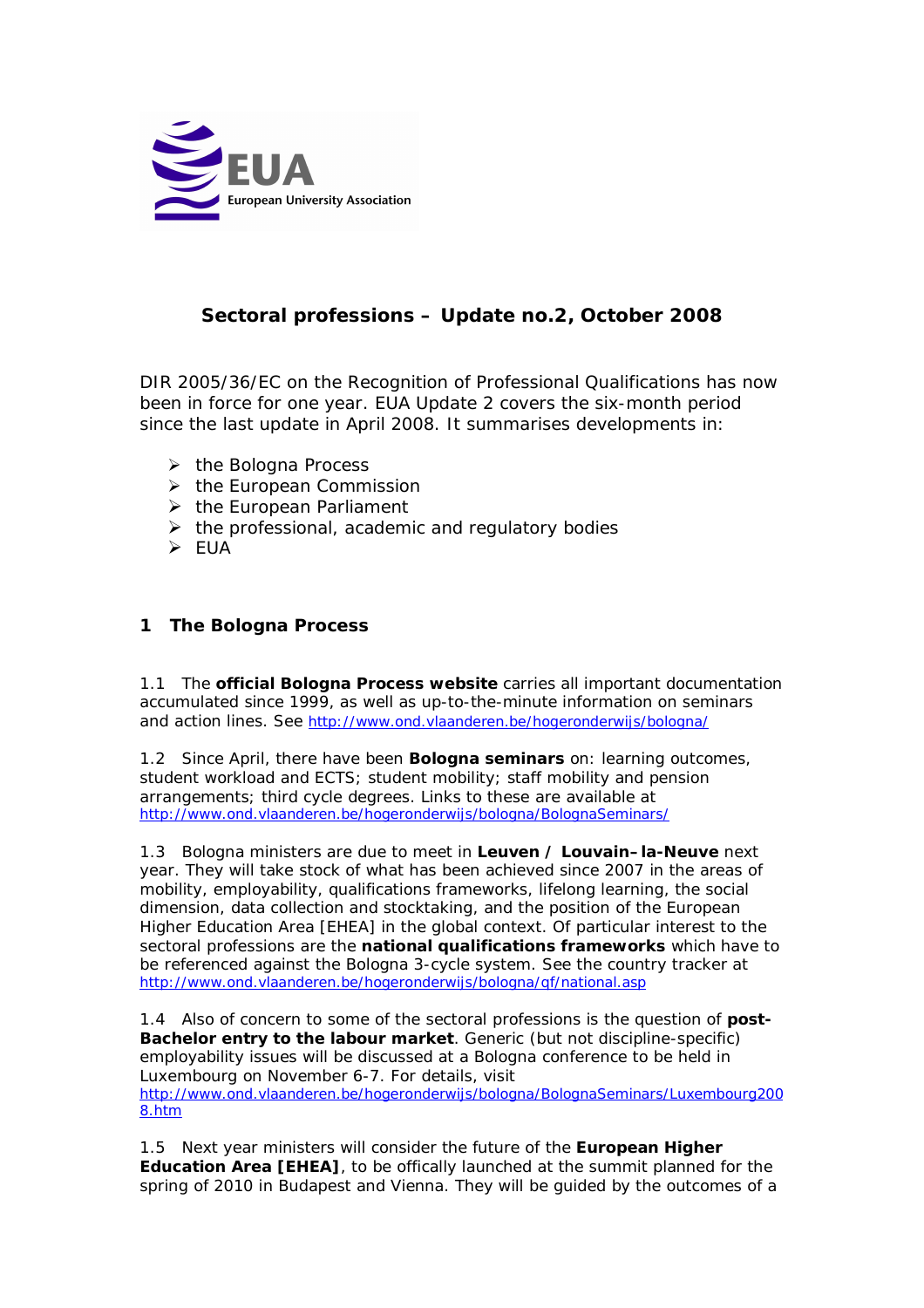seminar held in Ghent in May. There, the general rapporteur concluded that the post-2010 period would see more debate on funding, on the international academic labour market, and on institutional rankings; the focus of reform would shift from higher education structures to the learning process itself; employability and stakeholder involvement would remain priorities; finally, efforts would have to be made to avert the development of a two-speed (EU and non-EU) Bologna Process. See

http://www.ond.vlaanderen.be/hogeronderwijs/bologna/BolognaSeminars/documents/Ghe nt/Summary\_concluding\_debate.pdf

1.6 The deadline for receipt of applications to join the **European Quality Assurance Register for Higher Education** [EQAR] passed on October 3. The results will be known in November. Colin Tück, EQAR project manager, writes on the register in the current supplement to EUA's *Bologna Handbook* http://www.bologna-handbook.com/docs/framesets/news\_frameset.html

## **2 The European Commission**

### 2.1 **Amendments to DIR 2005/36/EC**

In June, the Official Journal carried a Communication recording the formal notification of **new professional titles**: by the Netherlands (specialised doctor), Poland (general care nurse and midwife), Portugal and Sweden (dental practitioner), Czech Republic, Italy and Slovenia (architect). See http://eur-

lex.europa.eu/LexUriServ/LexUriServ.do?uri=OJ:C:2008:137:0008:0010:EN:PDF

#### 2.2 **Adaptation of DIR 2005/36/EC in line with the 'regulatory procedure with scrutiny'**

EUA Update 1 noted the Commission's draft Regulation [COM(2007)741] on bringing the Directive into line with the **'regulatory procedure with scrutiny'** set out in Decision 2006/512/EC. The procedure would allow comitology to amend non-essential elements of legislative instruments. Specifically, it concerns the scope and nature of the Commission's powers to modify items such as: the skills and knowledge required of each sectoral profession (with the exception of medical doctors); the introduction of new medical specialties; and the minimum periods of training for doctors and dentists. The co-decision procedure is ongoing: Parliament (in June) and Council of Ministers (in September) have reached first reading stage.

### 2.3 **Infringements**

2.3.1 A number of Member States have not yet informed the Commission of the measures taken to update their lists of professional qualifications to accommodate the corresponding **Bulgarian and Romanian qualifications**. Accordingly, the Commission referred Portugal and UK to the Court of Justice in May, and Italy and Poland in June.

2.3.2 Moreover, **nineteen MSs** have still to inform the Commission of how they have transposed the Directive into national legislation. In June, the Commission sent a reasoned opinion – prelude to the full infringement procedure – to Estonia, Germany, Latvia, Lithuania, Netherlands, Poland, Sweden and UK. A reasoned opinion also went to Denmark in September, while Austria, Belgium, Cyprus,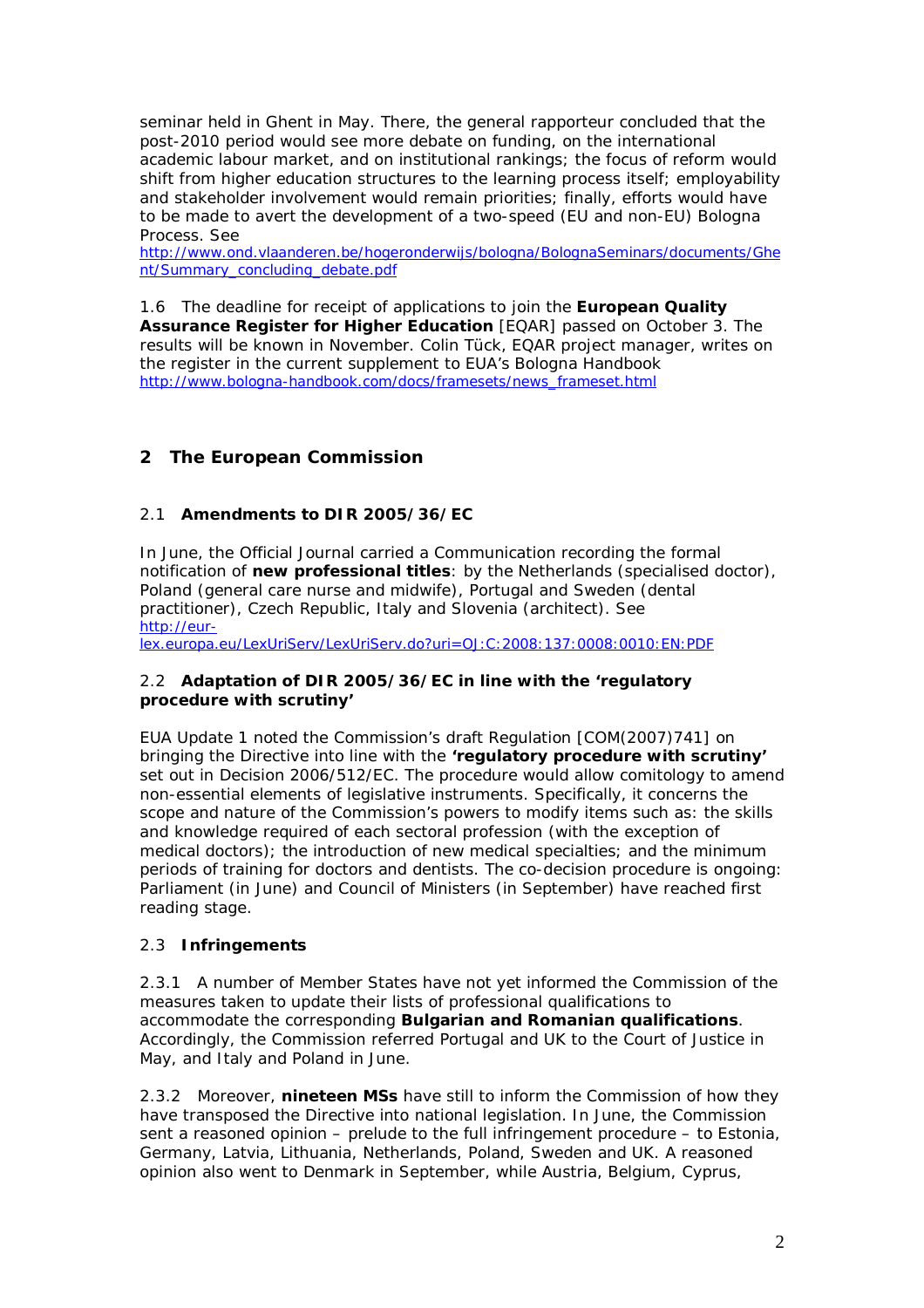France, Greece, Ireland, Portugal and Spain were referred to the Court of Justice. By October, the Commission's patience had run thin – Germany, Hungary, Luxembourg, Poland, Sweden and UK, were all referred to the ECJ.

2.3.3 EUA Update 1 reported the suspension of proceedings taken out against Belgium and Austria, following their introduction of **quotas on the number of foreign medical and veterinary students**. They have until 2013 to justify their policies. In a related development, the Constitutional Court of Belgium has referred the matter to the Court of Justice (case no.C-73/08), seeking to determine whether its imposition of a quota was legal. It alleges that the restrictive practices of neighbouring countries place an excessive burden on its public finances.

## 2.4 **Internal Market Information [IMI]**

Since 2007 DG MARKT has been piloting a new system of information exchange between national agencies responsible for the registration of migrant professionals. It has worked with accountants, medical doctors, pharmacists and physiotherapists and is now considering extending the scheme to the remaining sectoral professions, as well as to secondary school teachers and radiographers. To this end, it is running **training and awareness days** on November 25 and 26 in Brussels. These will target governments, regulators and professional bodies. Details are available at

http://ec.europa.eu/internal\_market/imi-net/imi\_awareness\_days\_en.html

## 2.5 **Healthcare services**

2.5.1 Cross-border healthcare services were excluded from the Services Directive in 2006; since then, dedicated sectoral legislation has been awaited with interest. In July the Commission adopted its oft-redrafted **Directive on the application of patients' rights in cross-border healthcare** [COM(2008)414]. This now goes into the co-decision procedure, which is likely to take some time. John Bowis [EPP-ED], the rapporteur appointed by the Parliament, is due to retire in June 2009.

More modest in scope than many expected, the draft Directive gives legislative shape to existing ECJ rulings on patient mobility and reimbursements, while seeking enhanced government cooperation on e-health and on the assessment of new health technologies. In its Explanatory Memorandum (para.3b), it sets out its 'without prejudice' effect on professional qualifications:

This proposal does not aim to amend, modify or otherwise interfere with the existing rules on the mutual recognition of professional qualifications. Neither should any measure, taken by Member States in view of implementing this proposal by ensuring that healthcare is provided according to clear quality and safety standards, constitute new barriers to the free movement of health professionals as regulated by Directive 2005/36/EC.

At one stage it was thought that the draft Directive would contain measures on CPD, which might have impacted more forcefully on the Qualifications Directive. Education and training appear only fleetingly in the text, in connection with the proposed European Reference Networks. These are voluntary consortia of specialist centres, intended to deliver healthcare provision to patients requiring a particular concentration of resources or expertise. Article 15.1d specifies that the ERNs will, inter alia, 'help to share knowledge and provide training for health professionals'. For the full text of the draft Directive, see http://ec.europa.eu/health/ph\_overview/co\_operation/healthcare/docs/COM\_en.pdf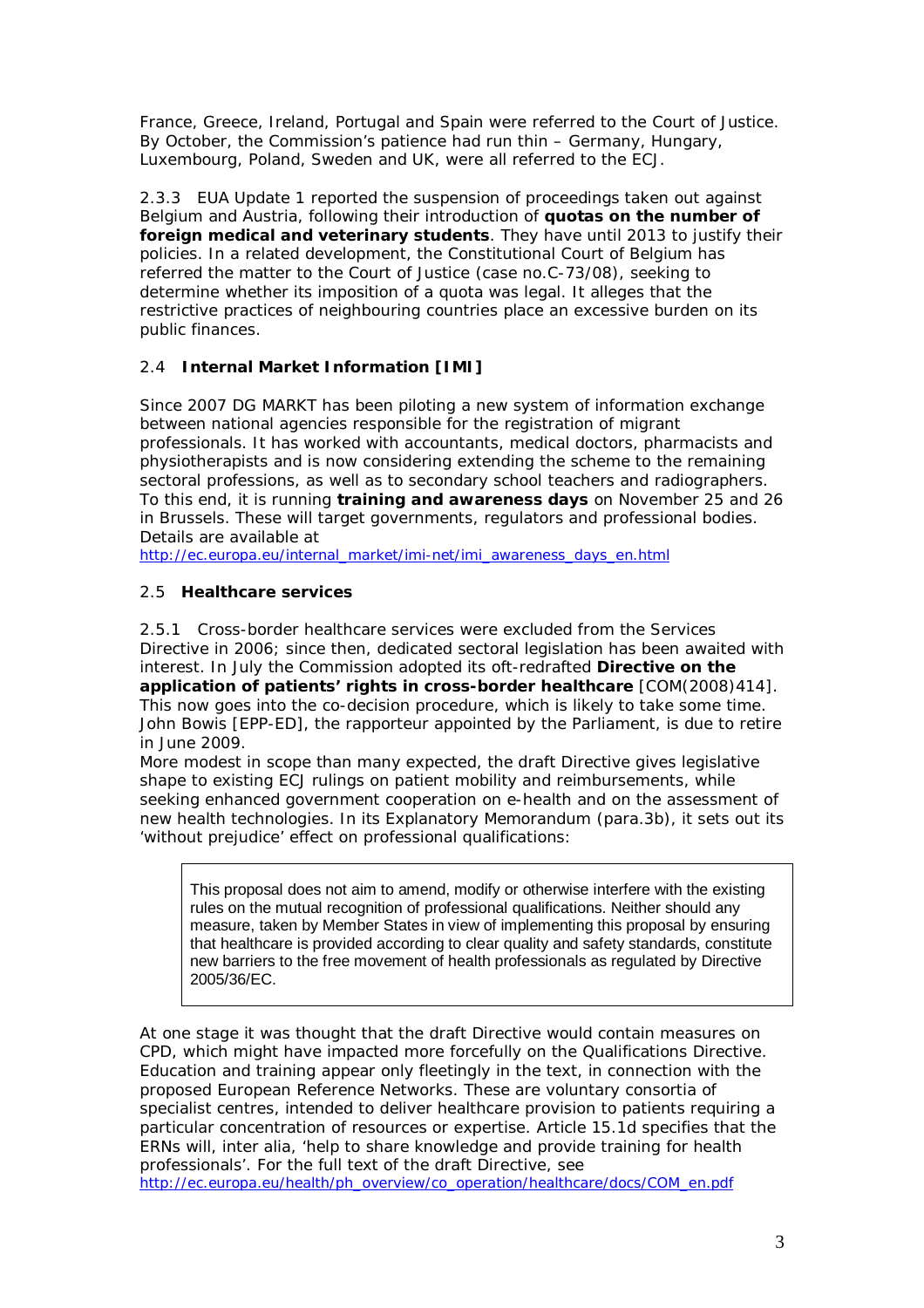2.5.2 Meanwhile, the DG SANCO's **Green Paper on healthcare professionals**, announced in the Commission's 2008 work plan, is expected in December.

## 2.6 **EU Animal Health Strategy**

In a Communication adopted by the Commission in September [COM(2008)545], DG SANCO presented an Action Plan for the implementation of the animal health strategy. In preparing a legislative proposal for 2010, it has promised to analyse recommendations coming from other EU institutions and concerning, inter alia, the **accreditation of veterinary schools**.

http://ec.europa.eu/food/animal/diseases/strategy/docs/COMM\_PDF\_COM\_2008\_0545\_F\_ EN\_AUTRE\_PROC\_LEG\_NOUVELLE.pdf

### 2.7 **New** *Study in Europe* **website**

DG Education and Culture has set up a **new website** for students wishing to study elsewhere in Europe and for HEIs wishing to advertise their programmes. It consists of ERASMUS MUNDUS course listings, a Masters Portal, a wider course database, and a link to the Ploteus search engine. The data is mainly entered by HEIs and by Faculties, with the result that listings reflect the alertness of their marketing departments. There is no shortcut to courses which are compliant with the Directive.

http://www.study-in-europe.org/index.cfm?objectid=D4A8D186-3FFF-AEA2- 32B627E7DA291125

### 2.8 **The European Qualifications Framework**

DG EAC also ran a major conference on the **EQF** in June. It dealt with links to the national qualifications frameworks, RPL, and the role of EQF in removing barriers between adult, higher and vocational education. A workshop on the usefulness of EQF to professions, industry and business did not touch on sectoral qualifications as defined by the Directive. See

http://ec.europa.eu/education/policies/educ/eqf/conf\_en.html

## **3 The European Parliament**

### 3.1 **CULT Committee on Culture and Education**

3.1.1 Following the lead given by CULT, the European Parliament voted in its October plenary to adopt **ERASMUS MUNDUS II** for the period 2009-2013. A budget of  $E950m$  – four times that of phase I – will expand the programme from Joint Masters to joint doctorates and give higher subsistence grants to EU students. It will also allow third country HEIs greater scope for participation.

3.1.2 In September, Parliament adopted Doris Pack's [EPP-ED] own-initiative report on the **Bologna Process and student mobility**. Among other things, it …

11. Calls on universities in the Union to undertake an innovative, far-reaching and methodical curricular reform, since ambitious and high-quality content and restructuring of organisation is crucial for student mobility and for greater flexibility; calls for a "mobility study period" to be introduced into all degree programmes to enable students to go abroad;

24. Emphasises that the three-cycle degree system (Bachelor degree, Masters Degree and Doctorate) could become more flexible especially by using a "4+1" instead of "3+2" system for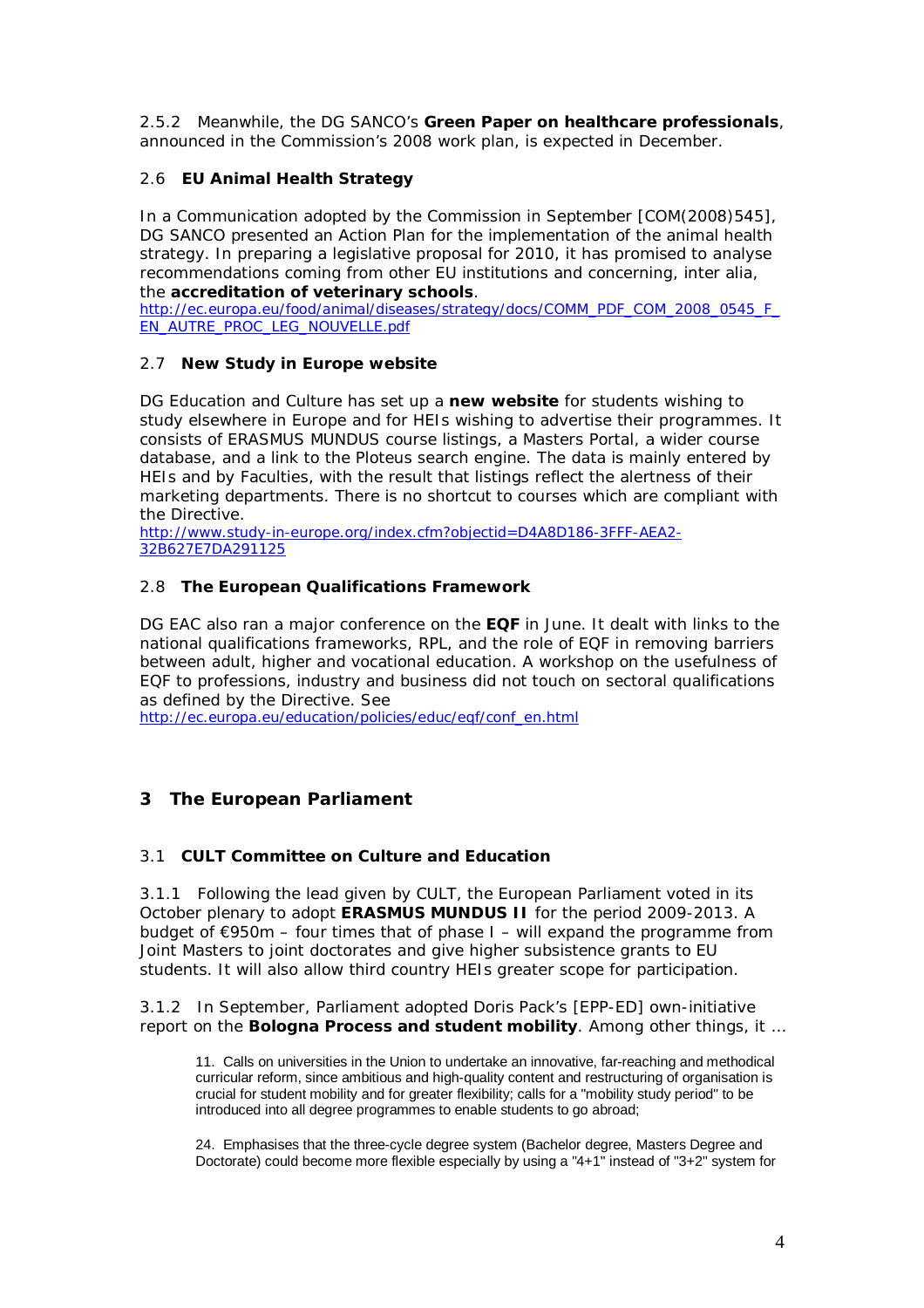the first and second cycles; notes that for some studies this could be more appropriate in order to enable greater mobility and employability of graduates;

25. Calls for internships and other informal and non-formal mobility experience approved by universities to be granted ECTS credits and recognised as an integral part of study curricula

For the full text, visit http://www.europarl.europa.eu/sides/getDoc.do?pubRef=-//EP//TEXT+TA+P6-TA-2008- 0423+0+DOC+XML+V0//EN&language=EN

#### 3.2 **IMCO Internal Market and Consumer Protection**

3.2.1 Recital 32 of the Directive reads as follows:

The introduction, at European level, of professional cards by professional associations or organisations could facilitate the mobility of professionals, in particular by speeding up the exchange of information between the host Member State and the Member State of origin. This professional card should make it possible to monitor the career of professionals who establish themselves in various Member States. Such cards could contain information, in full respect of data protection provisions, on the professional's professional qualifications (university or institution attended, qualifications obtained, professional experience), his legal establishment, penalties received relating to his profession and the details of the relevant competent authority.

IMCO has appointed Charlotte Cederschiöld (EPP-ED) as rapporteur for a draft report on the creation of a **European professional card** for service providers. The draft calls for coordinated action by the Commission to facilitate professional mobility, using the Directive, the EQF, EUROPASS and the EURES employment portal in conjunction. It also asks the Commission to investigate the card's potential for transparency and consumer protection; the Commission should do so by examining the 'initiatives presented by professionals'. The full draft is at http://www.europarl.europa.eu/sides/getDoc.do?pubRef=-//EP//NONSGML+COMPARL+PE-414.372+01+DOC+PDF+V0//EN&language=EN

### **4 Professional, academic and regulatory bodies**

Ministerial meetings do not address particular disciplines. The sectoral professions nevertheless continue to assess the implications of Bologna's three-cycle qualifications system and its relationship to the Directive.

The central question is **how to remain compliant**, while accommodating learning outcomes, ECTS, new modes of quality assurance, recognition of prior learning [RPL], continuing professional development [CPD], cross-border student mobility, and post-Bachelor labour market entry. The main issues are those of academic coherence, the tension between professional mobility and protectionism, cost and funding. Recent developments include the following:

#### **Medical doctor**

 Issue 6/2008 of the journal *Medical Teacher*, published by AMEE (Association for Medical Education in Europe), carries a summary of a survey of Bologna implementation undertaken in 2007; its findings suggest that seven countries have decided to adopt a two-cycle model,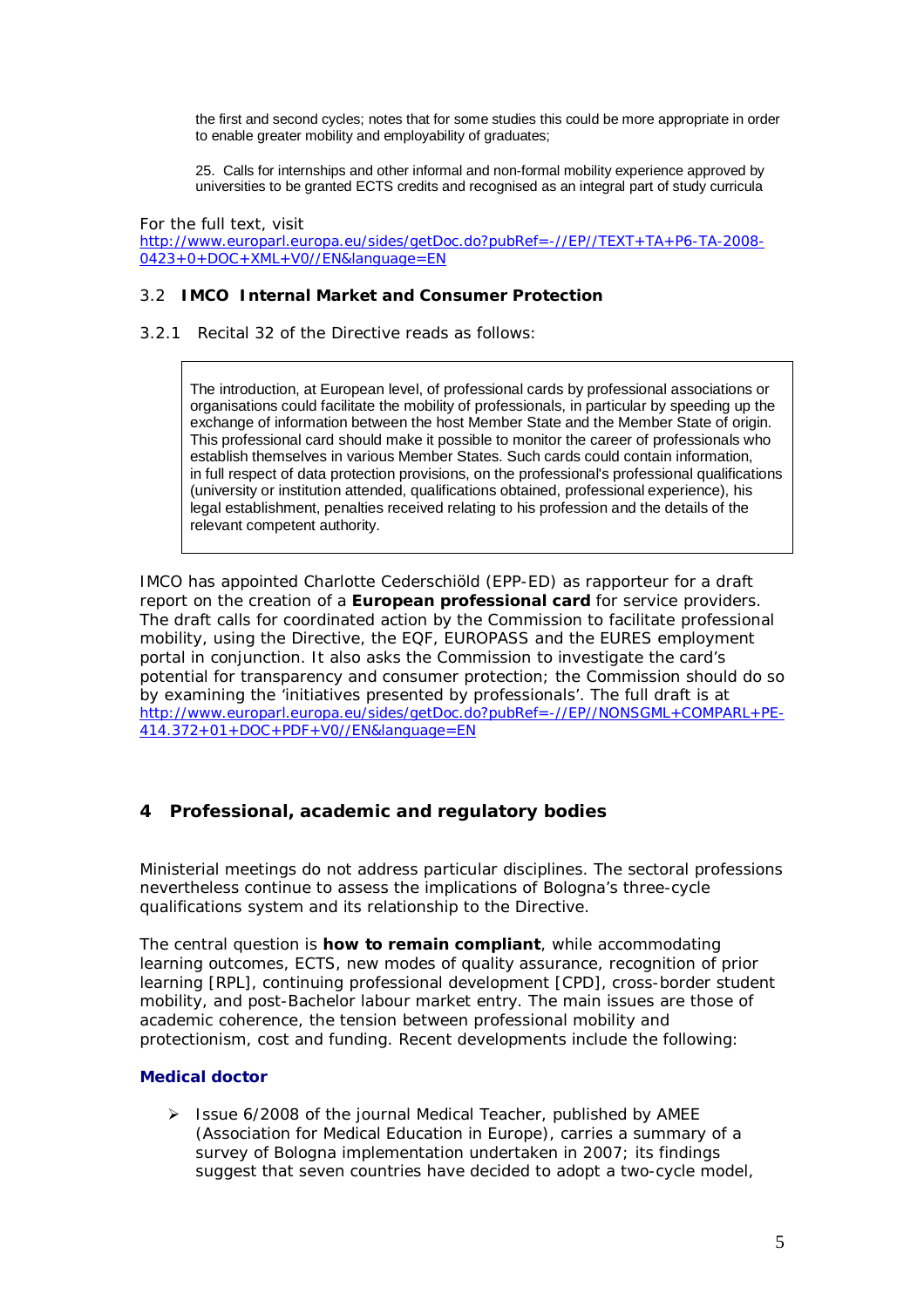with 19 opting not to reform, and 15 either undecided or devolving decision to medical schools http://www.informaworld.com/smpp/content~content=a795457005~db=all~order  $=$ page

- At its Barcelona conference in June, AMSE (Association of Medical Schools in Europe) issued a declaration underlining the importance of medicinespecific quality assurance issues; it called for more intensive dialogue between general and medicine-specific QA agencies http://www.amse-med.eu/documents/BarcelonadeclarationFinal.pdf
- EMSA (European Medical Students' Association) will hold a Bologna Process training workshop for healthcare students in Smolenice, Slovakia, on November 5-9

http://www.emsa-europe.org/

- AMEE, AMSE, IFMSA (International Federation of Medical Students' Associations) and WFME (World Federation for Medical Education) were among organisations giving presentations at a conference hosted in Berlin by the German Rectors' Conference, at which DG MARKT was also represented; after lively debate, the conference rapporteurs urged the alignment of Bologna and the Directive, the strengthening of QA at European level, and the development of a core curriculum based on learning outcomes and the Bologna cycles http://www.hrk-bologna.de/bologna/de/home/1945\_3442.php
- $\triangleright$  Also in Berlin, MEDINE (the ERASMUS thematic network for medical education in Europe) announced that it would be seeking funding, via the Tuning Project, for the development of a toolkit which would help HEIs design competence-based medical curricula; for the Tuning Project, see http://tuning.unideusto.org/tuningeu/

### **General care nurse**

 EFN (European Federation of Nurses Associations) and ENSA (European Nursing Students Association) are to set up a joint web-based working party to study all aspects of the relationship of Bologna to the Directive http://www.rcn.org.uk/\_\_data/assets/word\_doc/0011/175709/ENSA\_AGM\_2008\_ Notes\_FINAL.doc

### **Dental practitioner**

- $\triangleright$  Work initiated by DentEd III, the ERASMUS thematic network in dentistry education, on the profile and competences of the dentist, has been taken over by an ADEE task force (Association for Dental Education in Europe). A final version will go to the 2009 ADEE General Assembly for approal. http://www.adee.org/cms/uploads/adee/ADEE%20Newsletter\_July%202008\_copy. pdf
- $\triangleright$  On August 1 CPD became compulsory for all UK dental care professionals, at a rate of 250 hours per 5-year period http://www.gdcuk.org/Our+work/Continuing+professional+development+and+revalidation/

### **Veterinary surgeon**

 $\triangleright$  FVE (Federation of Veterinarians of Europe) reports a measure of support in the European Parliament for 'finding a legal basis for the evaluation system of veterinary schools in Europe'; see para.2.6 above and http://www.fve.org/news/newsletters/2008\_3\_newsletter.pdf